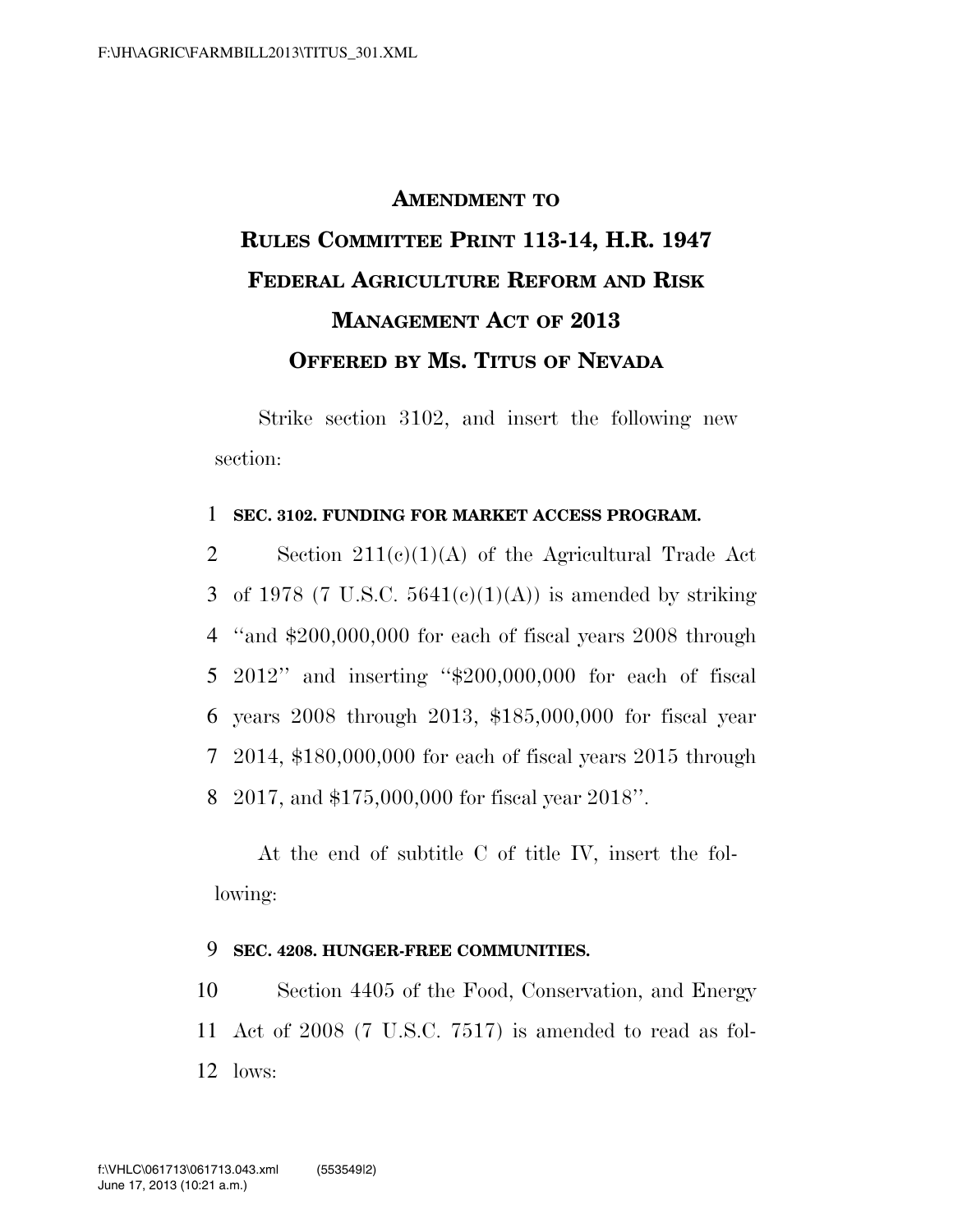| 1              | "SEC. 4405. HUNGER-FREE COMMUNITIES.              |
|----------------|---------------------------------------------------|
| $\overline{2}$ | "(a) IN GENERAL.—In this section:                 |
| 3              | "(1) ELIGIBLE ENTITY.—The term 'eligible en-      |
| $\overline{4}$ | tity' means—                                      |
| 5              | $\lq\lq$ a nonprofit organization (including      |
| 6              | an emergency feeding organization);               |
| 7              | $\lq\lq$ (B) an agricultural cooperative;         |
| 8              | $\lq\lq$ (C) a producer network or association;   |
| 9              | "(D) a community health organization;             |
| 10             | $\lq\lq(E)$ a public benefit corporation;         |
| 11             | $\lq\lq(F)$ an economic development corporation;  |
| 12             | $\lq\lq(G)$ a farmers' market;                    |
| 13             | "(H) a community-supported agriculture            |
| 14             | program;                                          |
| 15             | $\lq\lq$ (I) a buying club;                       |
| 16             | $\lq\lq$ a retail food store participating in the |
| 17             | supplemental nutrition assistance program;        |
| 18             | $\lq\lq(K)$ a State, local, or tribal agency; and |
| 19             | $\lq\lq$ . The secretary des-                     |
| 20             | <i>ignates.</i>                                   |
| 21             | "(2) EMERGENCY FEEDING ORGANIZATION.-             |
| 22             | The term 'emergency feeding organization' has the |
| 23             | meaning given the term in section 201A of the     |
| 24             | Emergency Food Assistance Act of 1983 (7 U.S.C.   |
| 25             | 7501).                                            |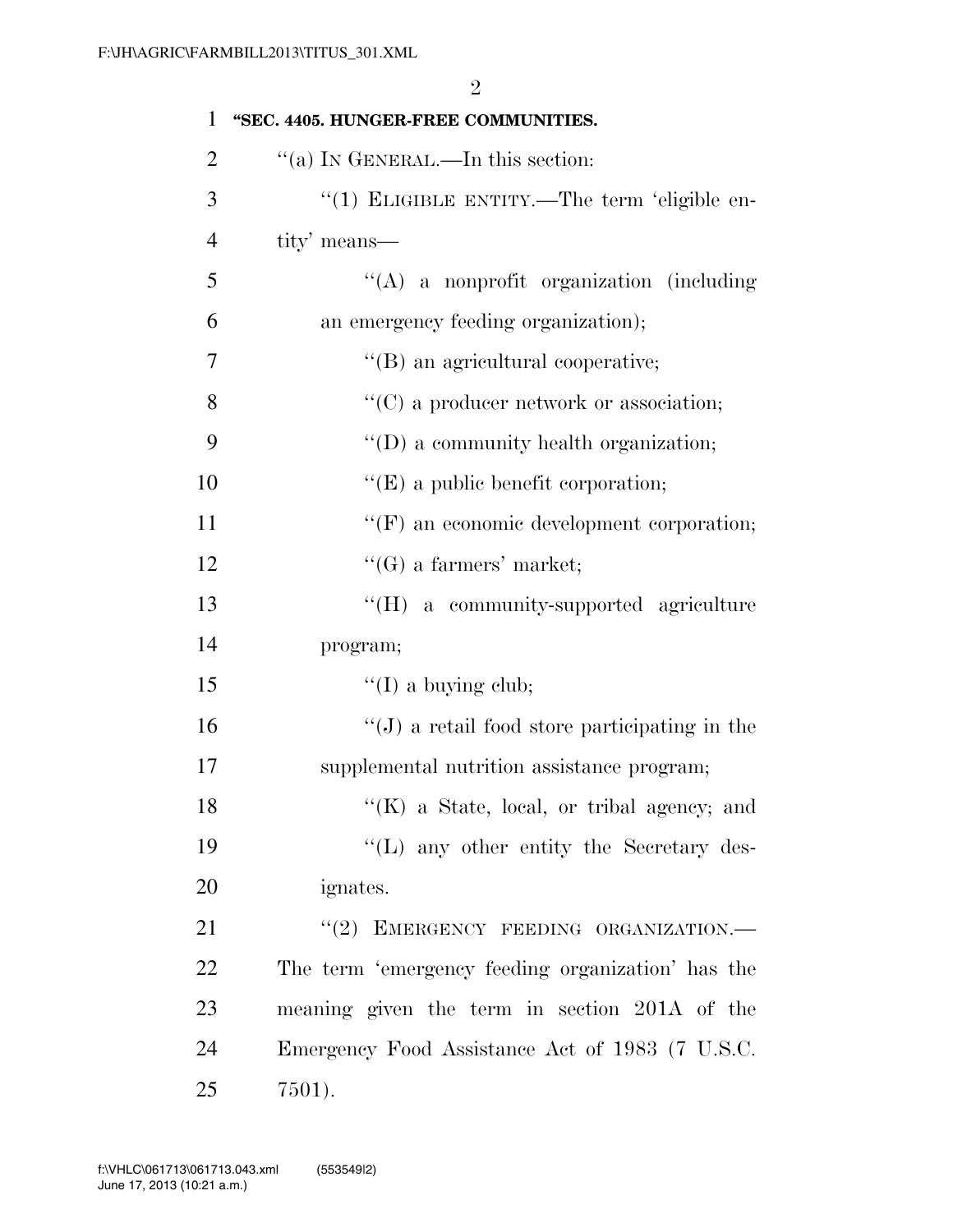| $\mathbf{1}$   | "(3) SUPPLEMENTAL NUTRITION ASSISTANCE             |
|----------------|----------------------------------------------------|
| $\overline{2}$ | PROGRAM.—The term 'supplemental nutrition assist-  |
| 3              | ance program' means the supplemental nutrition as- |
| $\overline{4}$ | sistance program established under the Food and    |
| 5              | Nutrition Act of 2008 (7 U.S.C. 2011 et seq.).     |
| 6              | "(b) HUNGER-FREE COMMUNITIES INCENTIVE             |
| 7              | GRANTS.—                                           |
| 8              | $``(1)$ AUTHORIZATION.—                            |
| 9              | "(A) IN GENERAL.—In each of the years              |
| 10             | specified in subsection (c), the Secretary shall   |
| 11             | make grants to eligible entities in accordance     |
| 12             | with paragraph $(2)$ .                             |
| 13             | "(B) FEDERAL SHARE.—The Federal                    |
| 14             | share of the cost of carrying out an activity      |
| 15             | under this subsection shall not exceed 50 per-     |
| 16             | cent of the total cost of the activity.            |
| 17             | $``(C)$ NON-FEDERAL SHARE.—                        |
| 18             | "(i) IN GENERAL.—The non-Federal                   |
| 19             | share of the cost of an activity under this        |
| 20             | subsection may be provided—                        |
| 21             | $\lq\lq$ (I) in eash or in-kind contribu-          |
| 22             | tions as determined by the Secretary,              |
| 23             | including facilities, equipment,<br><b>or</b>      |
| 24             | services; and                                      |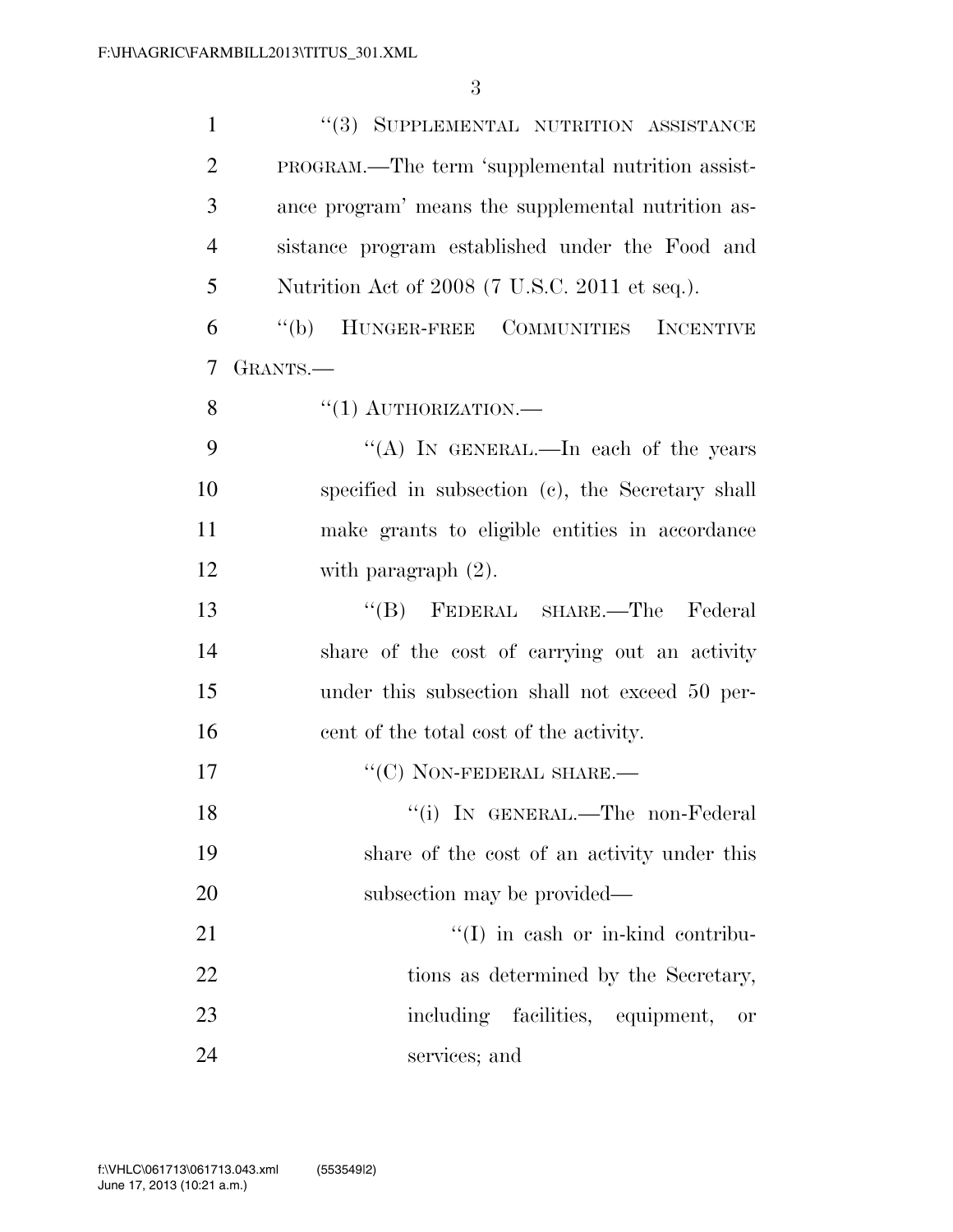| $\mathbf{1}$   | "(II) by a State or local govern-                |
|----------------|--------------------------------------------------|
| $\overline{2}$ | ment or a private source.                        |
| 3              | "(ii) LIMITATION.—In the case of a               |
| $\overline{4}$ | for-profit entity, the non-Federal share de-     |
| 5              | scribed in clause (i) shall not include serv-    |
| 6              | ices of an employee, including salaries paid     |
| 7              | or expenses covered by the employer.             |
| 8              | $``(2)$ CRITERIA.                                |
| 9              | "(A) IN GENERAL.—For purposes of this            |
| 10             | subsection, an eligible entity is a governmental |
| 11             | agency or nonprofit organization that—           |
| 12             | "(i) meets the application criteria set          |
| 13             | forth by the Secretary; and                      |
| 14             | "(ii) proposes a project that, at a              |
| 15             | $minimum-$                                       |
| 16             | $\lq\lq$ (I) has the support of the State        |
| 17             | agency;                                          |
| 18             | $\lq\lq$ (II) would increase the purchase        |
| 19             | of fruits and vegetables by low-income           |
| 20             | consumers participating in the supple-           |
| 21             | mental nutrition assistance program              |
| 22             | by providing incentives at the point of          |
| 23             | purchase;                                        |
| 24             | "(III) agrees to participate in the              |
| 25             | evaluation described in paragraph (4);           |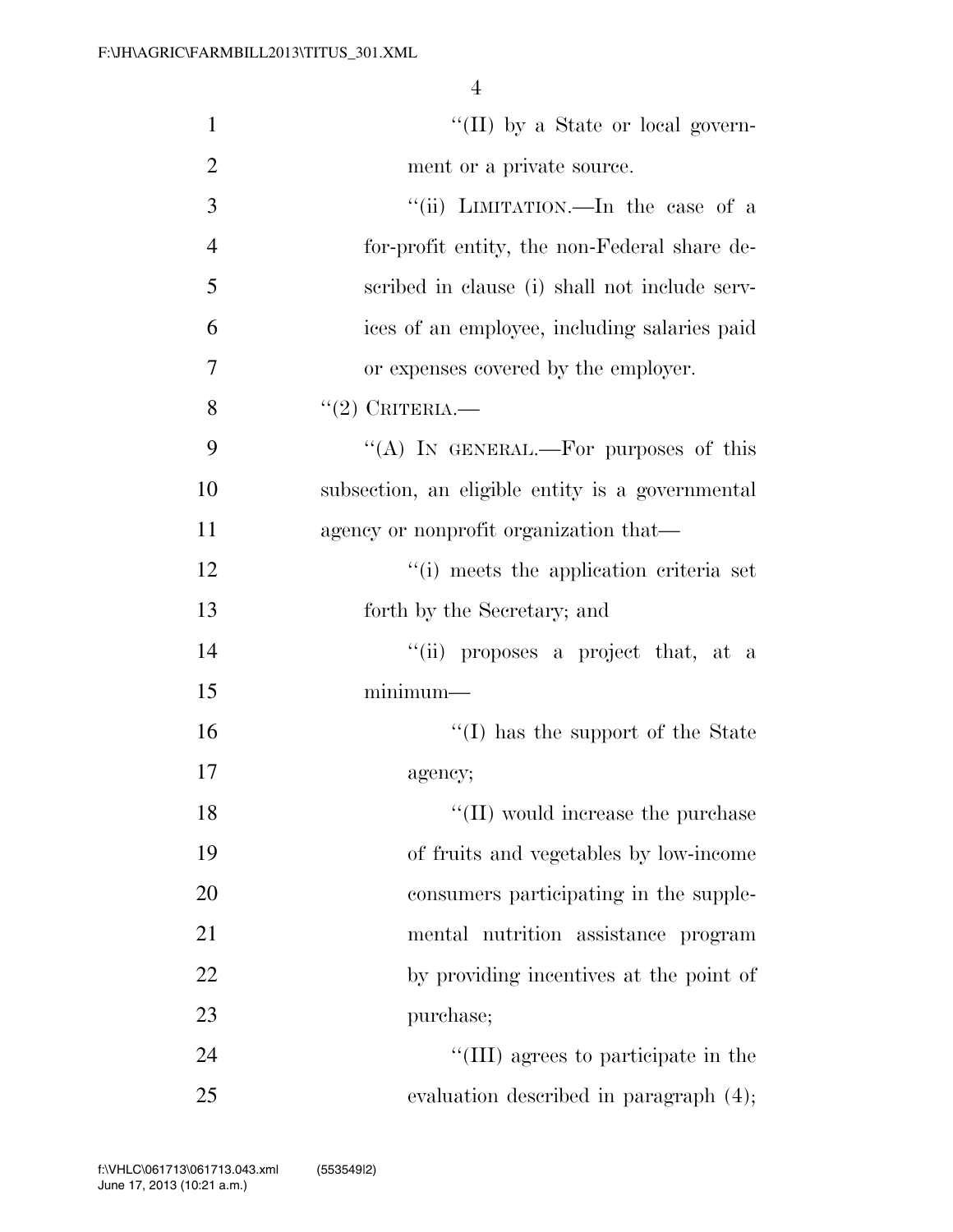| $\mathbf{1}$   | $\lq\lq$ (IV) ensures that the same               |
|----------------|---------------------------------------------------|
| $\overline{2}$ | terms and conditions apply to pur-                |
| 3              | chases made by individuals with bene-             |
| $\overline{4}$ | fits issued under this Act and incen-             |
| 5              | tives provided for in this subsection as          |
| 6              | apply to purchases made by individ-               |
| $\tau$         | uals who are not members of house-                |
| 8              | holds receiving benefits, such as pro-            |
| 9              | vided for in section $278.2(b)$ of title 7,       |
| 10             | Code of Federal Regulations (or a                 |
| 11             | successor regulation); and                        |
| 12             | $\lq\lq$ includes effective and effi-             |
| 13             | cient technologies for benefit redemp-            |
| 14             | tion systems that may be replicated in            |
| 15             | other for States and communities.                 |
| 16             | "(B) PRIORITY.—In awarding grants                 |
| 17             | under this section, the Secretary shall give pri- |
| 18             | ority to projects that—                           |
| 19             | "(i) maximize the share of funds used             |
| 20             | for direct incentives to participants;            |
| 21             | "(ii) use direct-to-consumer sales mar-           |
| 22             | keting;                                           |
| 23             | "(iii) demonstrate a track record of              |
| 24             | designing and implementing successful nu-         |
| 25             | trition incentive programs that connect           |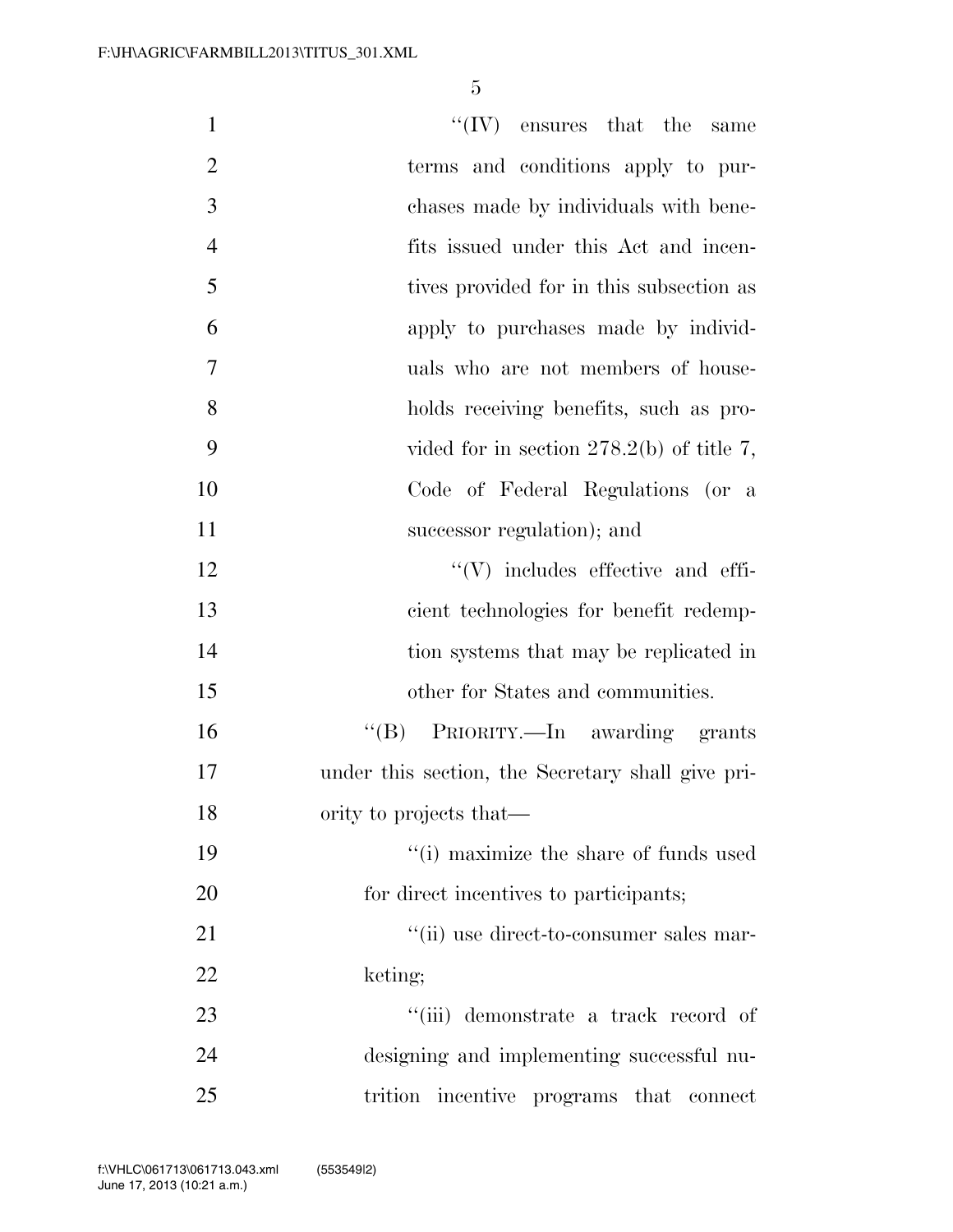| $\mathbf{1}$   | low-income consumers and agricultural             |
|----------------|---------------------------------------------------|
| $\overline{2}$ | producers;                                        |
| 3              | "(iv) provide locally or regionally pro-          |
| $\overline{4}$ | duced fruits and vegetables;                      |
| 5              | $f'(v)$ are located in underserved com-           |
| 6              | munities; or                                      |
| 7              | $\lq\lq$ (vi) address other criteria as estab-    |
| 8              | lished by the Secretary.                          |
| 9              | $``(3)$ APPLICABILITY.—                           |
| 10             | "(A) IN GENERAL.—The value of any ben-            |
| 11             | efit provided to a participant in any activity    |
| 12             | funded under this subsection shall not be con-    |
| 13             | sidered income or resources for any purpose       |
| 14             | under any Federal, State, or local law.           |
| 15             | "(B) PROHIBITION ON COLLECTION OF                 |
| 16             | SALES TAXES.—Each State shall ensure that no      |
| 17             | State or local tax is collected on a purchase of  |
| 18             | food under this subsection.                       |
| 19             | "(C) NO LIMITATION ON BENEFITS.—A                 |
| 20             | grant made available under this subsection shall  |
| 21             | not be used to carry out any project that limits  |
| 22             | the use of benefits under the Food and Nutri-     |
| 23             | tion Act of $2008$ (7 U.S.C. 2011 et seq.) or any |
| 24             | other Federal nutrition law.                      |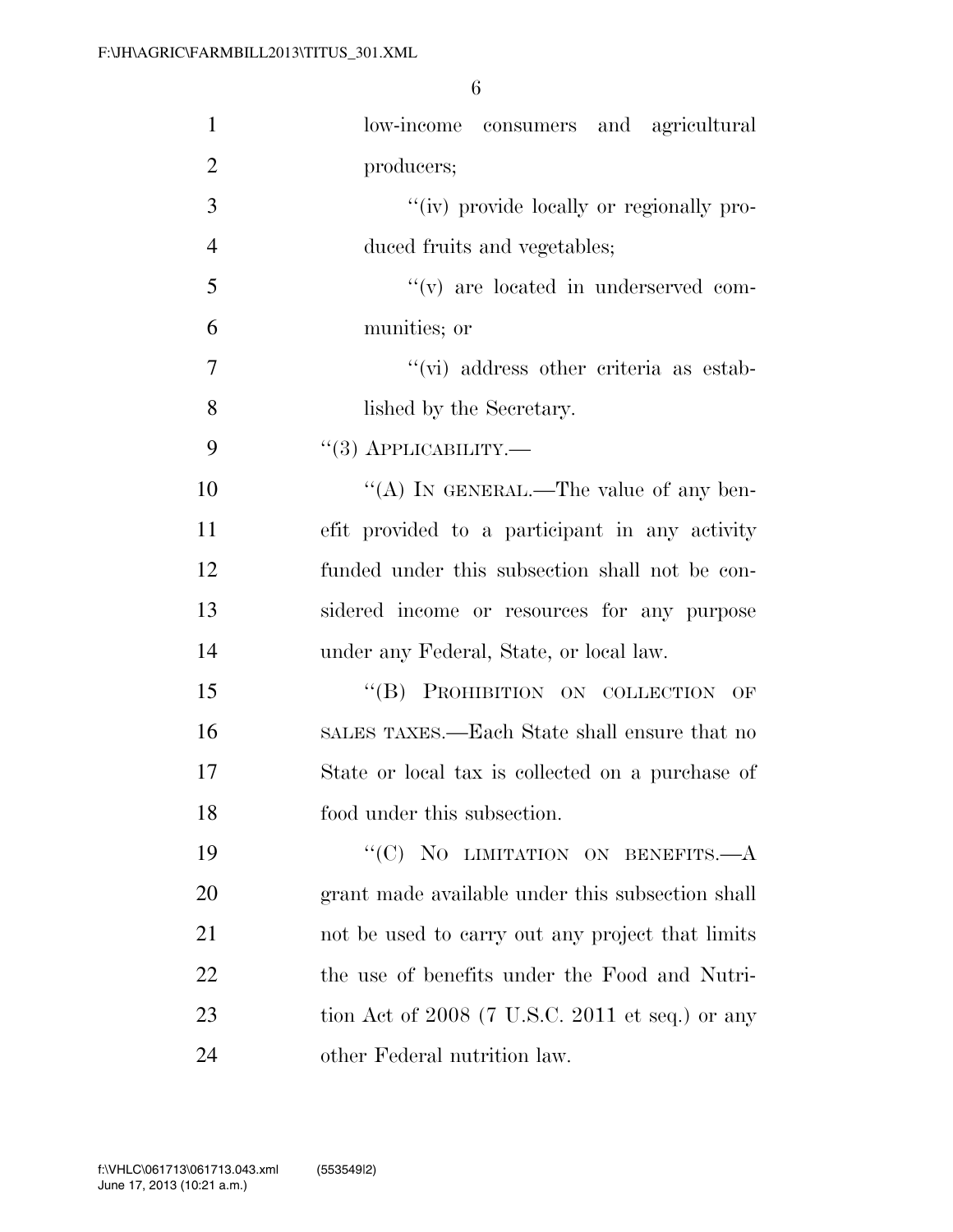| $\mathbf{1}$   | "(D) HOUSEHOLD ALLOTMENT.—Assist-                 |
|----------------|---------------------------------------------------|
| $\overline{2}$ | ance provided under this subsection to house-     |
| 3              | holds receiving benefits under the supplemental   |
| $\overline{4}$ | nutrition assistance program shall not—           |
| 5              | "(i) be considered part of the supple-            |
| 6              | mental nutrition assistance program bene-         |
| $\overline{7}$ | fits of the household; or                         |
| 8              | "(ii) be used in the collection or dis-           |
| 9              | position of claims under section 13 of the        |
| 10             | Food and Nutrition Act of 2008 (7 U.S.C.          |
| 11             | 2022).                                            |
| 12             | $``(4)$ EVALUATION.—                              |
| 13             | "(A) INDEPENDENT EVALUATION.—The                  |
| 14             | Secretary shall provide for an independent eval-  |
| 15             | uation of projects selected under this subsection |
| 16             | that measures the impact of each project on—      |
| 17             | "(i) improving the nutrition and                  |
| 18             | health status of participating households         |
| 19             | receiving incentives under this subsection;       |
| 20             | and                                               |
| 21             | "(ii) increasing fruit and vegetable              |
| 22             | purchases in participating households.            |
| 23             | "(B) REQUIREMENT.—The independent                 |
| 24             | evaluation under subparagraph (A) shall use       |
| 25             | rigorous methodologies capable of producing       |